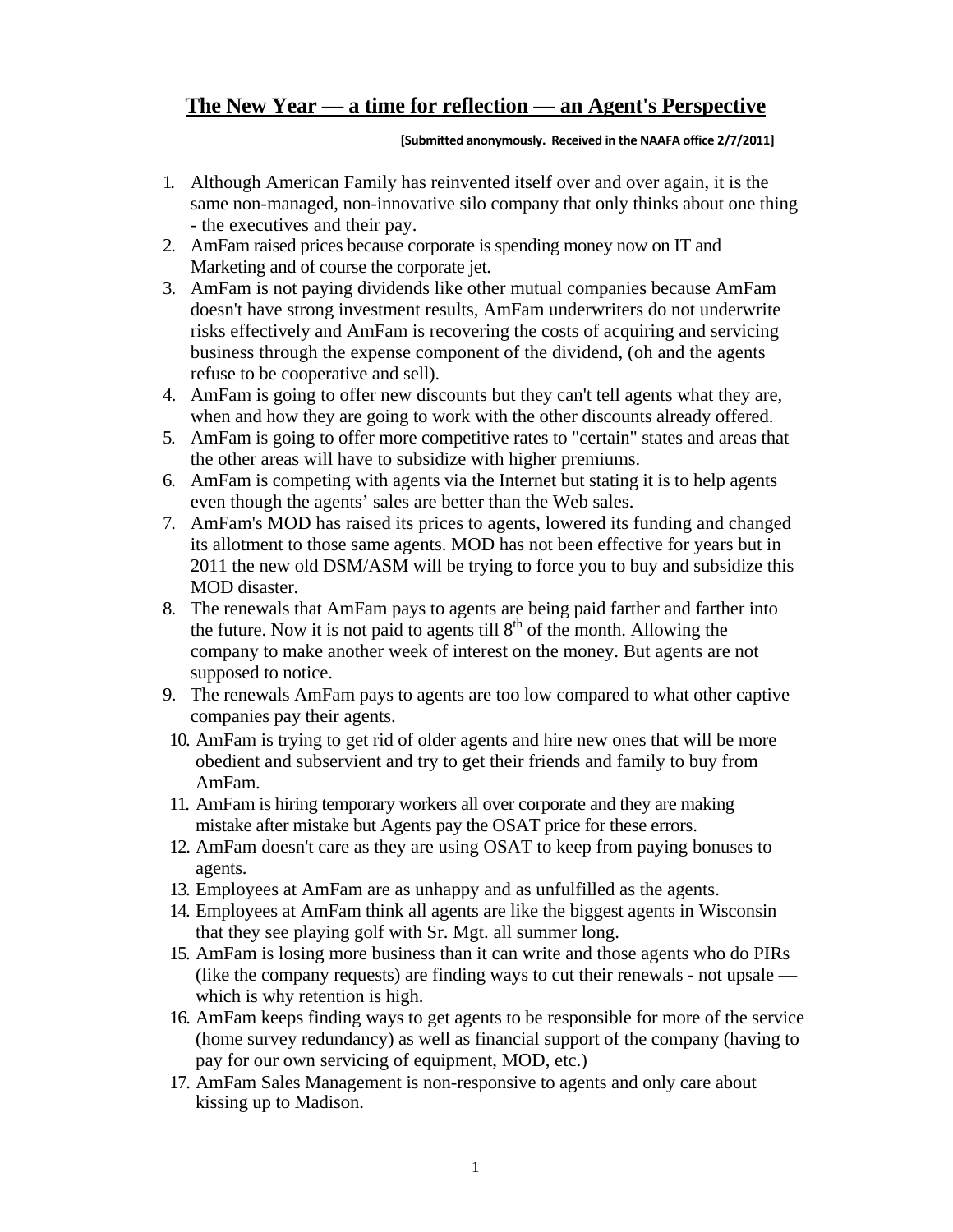- 18. AmFam has too many agents in small territories and way to many DSMs (who add no value to anything whatsoever).
- 19. AmFam DSM's mostly have a no-show job, play favorites and have nothing to do with the agents they're responsible for if they can help it.
- 20*.* AmFam's Tier Rating of Agents program is rating agents without giving agents the detailed information on how that rating was achieved.
- 21. AmFam's *3 Strikes Against Agents* program that asks agents to sell every person they can, but if that new business walks for whatever reason, punishes agents for not writing good business and then wonders why agents are not writing tons of new business.
- 22. AmFam's insulting Marketing of American Express that directs people to the policy sales and service center but those leads will only be sent to agents that fit a "Certain Undisclosed Criteria".
- 23. AmFam's New Customer Campaign that only counted new customers that came in through P&C channel not all channels like life/health or business channels.
- 24. Creating the ASM program and telling agents that we now have a strategic partner. Yet I, as a business owner, have no choice in who my strategic partner is.
- 25. AmFam treating agents like employees in all but name only.
- 26. AmFam creating a business conference to hide their treatment of agents like employees.
- 27. Agents have to compete (like gladiators) with each other for prizes and bonuses versus a win/win scenario where all can win the top prize by making qualifications.
- 28. Management doesn't care about agents but created the Agency Council (filled with Toady Agents) to try and make it look like the Agency Force supports all of AmFam's decisions that go against an agent's best interests.
- 29. No one at AmFam or at the Sales Management level responds back to an agent if they don't want to. An agent's request is often ignored.
- 30. Agents get crappy IT equipment while AmFam corporate gets the latest and greatest. After all. top management needs to look at their daily stock prices to see how much they made each minute.
- 31. AmFam's systems and processes keep getting changed frequently. Even people who work in Madison cannot keep up with the changes.
- 32. AmFam says it will decrease sales force and make bigger agencies (how will these big agencies and/or cut agencies be determined is a secret.)
- 33. AmFam says it will decrease sales force but keeps hiring sales agents.
- 34. State Directors who used to be agents don't want anything to do with agents now that they have arrived in management.
- 35. Being in the top 80% is not good. AmFam requires agents to have an OS AT rating of 10. AmFam doesn't even have to meet that requirement. Why not say, "if agents OSAT beats AmFam scores, agents get their bonuses?"
- 36. Having contests based on persistency/OS AT so that agents don't work to achieve any qualification until those qualifications are assured.
- 37. AmFam wants every agent to be 100% good at selling every product no matter how it is priced. They do not value agents who have niche markets and do well in those.
- 38. Canceling the audit so that now agents have to rely on AmFam services to make entries in timely fashion each month (which they never do) to qualify.
- 39*.* Hiring new agents on finance programs that are dooming that agent to failure but it takes three plus years for a new agent to recognize this fact.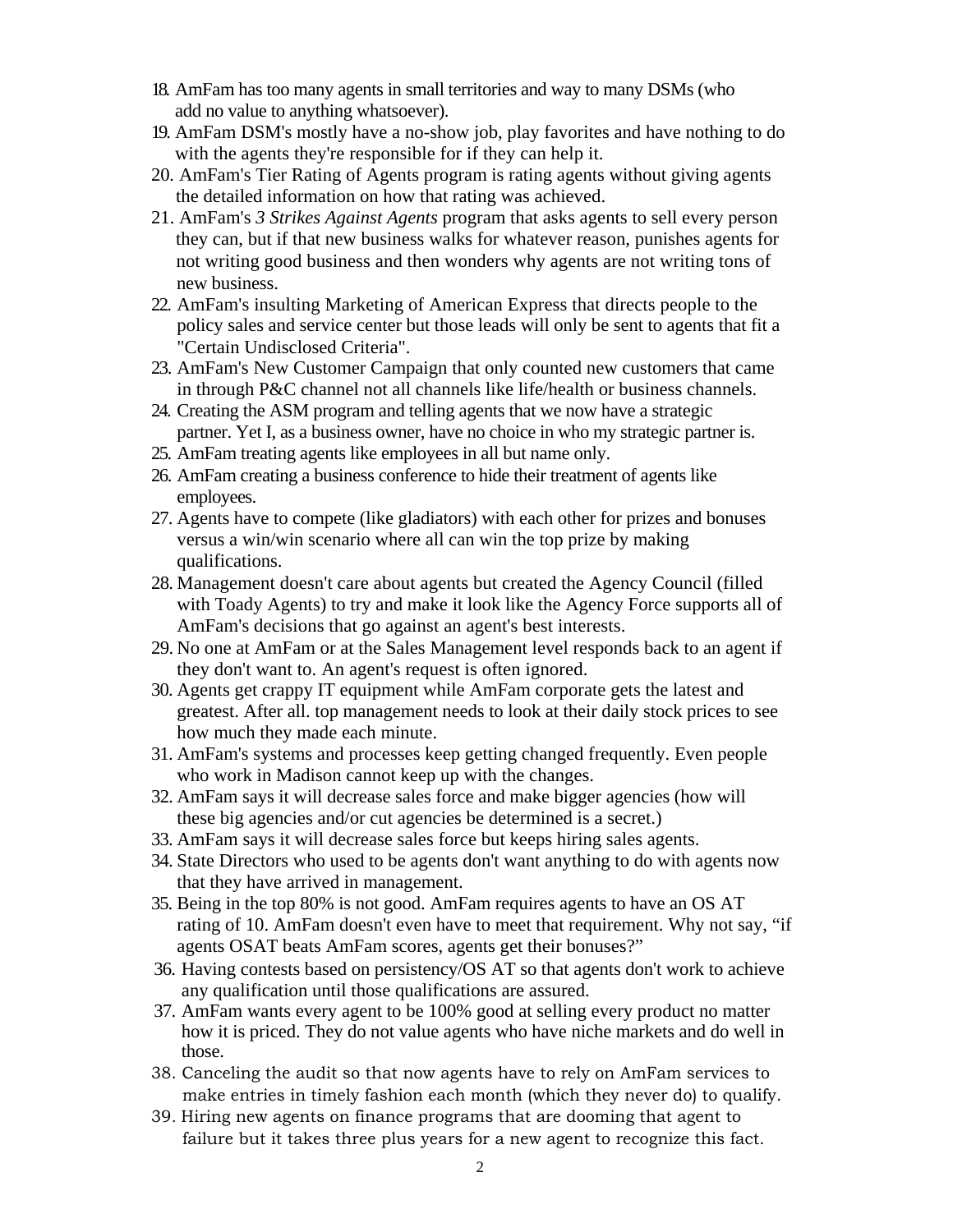- 40. AmFam promises everything and never keeps their promises.
- 41. AmFam spends a fortune on marketing campaigns that no one sees or hears about. The advertising looks like car ads.. .it's not distinctive like Flo. Why waste the money.
- 42. AmFam's Brokerage Division does not pay agents for any thing at or under \$300 per policy. How is that even fair?
- 43. Everyone including temps think they can boss agents around as agents are the lowest level of employee.
- 44. Most service people and managers use threats with agents versus asking nicely.
- 45. Wait, most letters from AmFam threaten policy holders...
- 46. AmFam has a BOD that votes on big changes and enacts the change the next day. What company does that?
- 47. AmFam moves top executives around to different divisions to see if they can identify anything these execs are good at.
- 48. DSMs talk about and bad mouth certain agents in their own districts to other agents and to other districts agents.
- 49. AmFam doesn't know what it's doing and is too arrogant to ask or hire outside experts.
- 50. AmFam communications is all happy talk and double speak saying nothing. It is a waste of time and money.
- 51. AmFam believes revenue losses are always the agent's fault and they take it out of agent's income.
- 52. Amfam policy changes are always in favor of company and there is never a benefit to or for agents in those changes.
- 53. Why do AmFam Senior Managers get bonuses but not agents?
- 54. It is not the economy, stupid, it is always the agent's fault.
- 55. What other captive agency company rates its agents with JD Power surveys?
- 56. What other captive agency company uses more than sales results for agent bonuses?
- 57. AmFam believes in penalizing agents who put their clients' financial well being before AmFam.
- 58. AmFam pits agents against their clients' best interests.
- 59. AmFam has cost agents to lose long-term clients over cost increases.
- 60. AmFam expects that after a pissed off client leaves the company that somehow agents can recapture them.
- 61. At all-lines and all-American functions, most AmFam senior managers only interact with agents on the award stage.
- 62. When agents attend All-American and other agents' trips, they are subsidizing the trips for all of the company employees who attend.
- 63. Whoever plans those trips at AmFam always selects the lowest level banquet package the hotel offers.
- 64. AmFam is in serious trouble financially *and* with the only real sales ability it has - its agency force.
- 65. How long can AmFam keep creating Negative Growth?
- 66. How many agents will be fired or leave before AmFam tries to figure out what it is doing wrong?
- 67. How long can AmFam keep beating up the agency force and giving agents conflicting signals about the direction company is headed and whether agents are